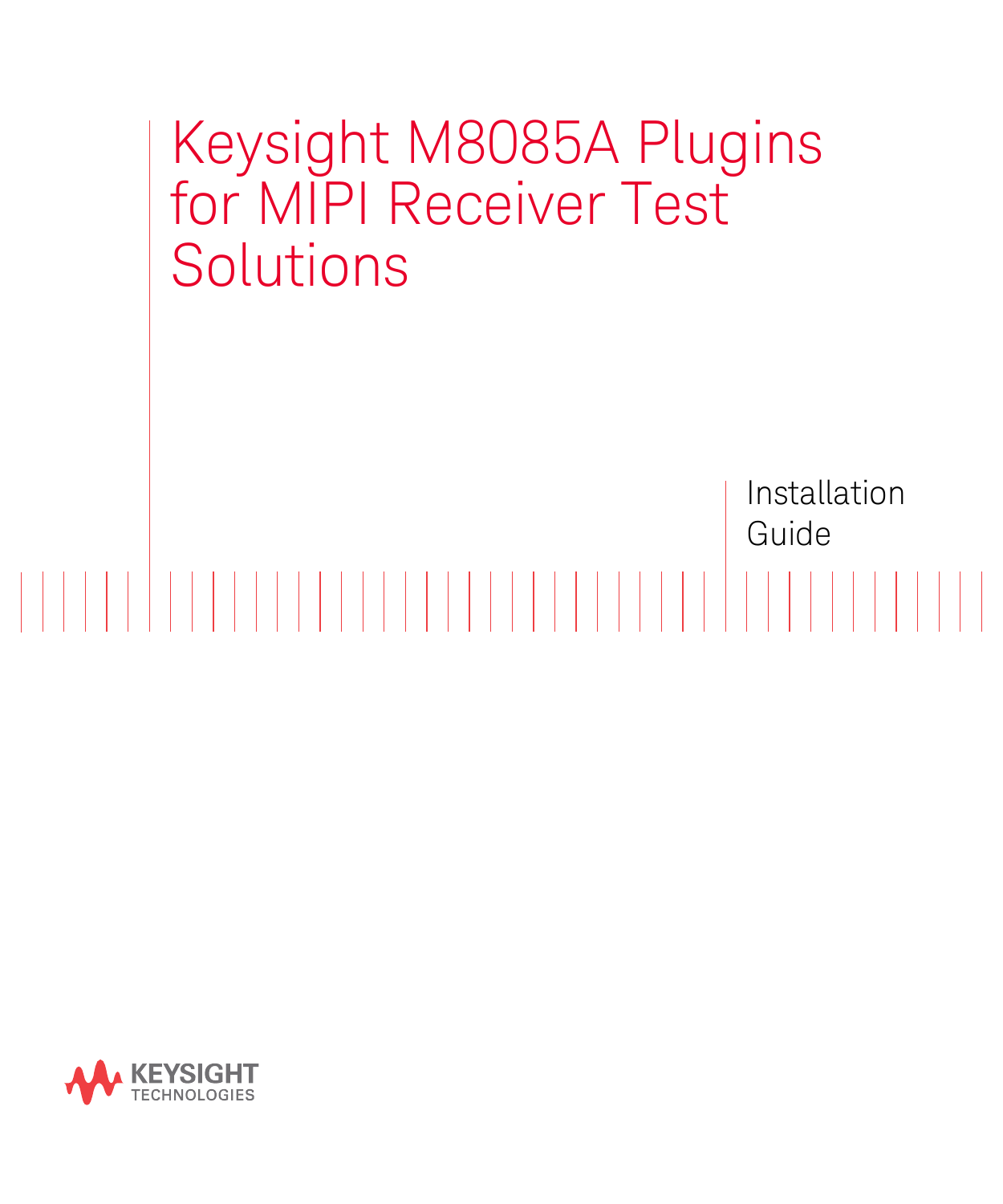## **Notices**

© Keysight Technologies 2019

No part of this manual may be reproduced in any form or by any means (including electronic storage and retrieval or translation into a foreign language) without prior agreement and written consent from Keysight Technologies as governed by United States and international copyright laws.

### **Trademarks**

MIPI™ C-PHY™ and MIPI™ D-PHY™ are registered trademarks of the MIPI™ Alliance.

Manual Part Number

M8085-91050

#### Manual Edition

Edition 3.1, July 2019

Keysight Technologies Deutschland GmbH Herrenberger Strasse 130, 71034 Böblingen, Germany

### Technology Licenses

The hard ware and/or software described in this document are furnished under a license and may be used or copied only in accordance with the terms of such license.

### U.S. Government Rights

The Software is "commercial computer software," as defined by Federal Acquisition Regulation ("FAR") 2.101. Pursuant toFAR 12.212 and 27.405-3 and Department of Defense FAR Supplement

("DFARS") 227.7202, the U.S. government acquires commercial computer software under the same terms by which the software is customarily provided to the public. Accordingly, Keysight provides the Software to U.S. government customers under its standard commercial license, which is

embodied in its End User License Agreement (EULA), a copy of which can be found at [http://www.keysight.com/find/sweula.](http://www.keysight.com/find/sweula) The license set forth in the EULA represents the exclusive authority by which the U.S. government may use, modify, distribute, or disclose the Software. The EULA and the license set forth therein, does not require or permit, among other things, that Keysight: (1) Furnish technical information related to commercial computer software or commercial computer software documentation that is not customarily provided to the public; or (2) Relinquish to, or otherwise provide, the government rights in excess of these rights customarily provided to the public to use, modify, reproduce, release, perform, display, or disclose commercial computer software or commercial computer software documentation. No additional government requirements beyond those set forth in the EULA shall apply, except to the extent that those terms, rights, or licenses are explicitly required from all providers of commercial computer software pursuant to the FAR and the DFARS and are set forth specifically in writing elsewhere in the EULA. Keysight shall be under no obligation to update, revise or otherwise modify the Software. With respect to any technical data as defined by FAR 2.101, pursuant to FAR 12.211 and 27.404.2 and DFARS 227.7102. the U.S. government acquires no greater than Limited Rights as defined in FAR 27.401 or DFAR 227.7103-5 (c), as applicable in any technical data.

### Warranty

THE MATERIAL CONTAINED IN THIS DOCU-MENT IS PROVIDED "AS IS," AND IS SUB-JECT TO BEING CHANGED, WITHOUT NOTICE, IN FUTURE EDITIONS. FURTHER, TO THE MAXIMUM EXTENT PERMITTED BY APPLICABLE LAW, KEYSIGHT DISCLAIMS ALL WARRANTIES, EITHER EXPRESS OR IMPLIED WITH REGARD TO THIS MANUAL

AND ANY INFORMATION CONTAINED HEREIN, INCLUDING BUT NOT LIMITED TO THE IMPLIED WARRANTIES OF MER-CHANTABILITY AND FITNESS FOR A PAR-TICULAR PURPOSE. KEYSIGHT SHALL NOT BE LIABLE FOR ERRORS OR FOR INCIDEN-TAL OR CONSEQUENTIAL DAMAGES IN CONNECTION WITH THE FURNISHING, USE, OR PERFORMANCE OF THIS DOCU-MENT OR ANY INFORMATION CONTAINED HEREIN. SHOULD KEYSIGHT AND THE USER HAVE A SEPARATE WRITTEN AGREE-MENT WITH WARRANTY TERMS COVER-ING THE MATERIAL IN THIS DOCUMENT THAT CONFLICT WITH THESE TERMS, THE WARRANTY TERMS IN THE SEPARATE AGREEMENT WILL CONTROL.

Safety Notices

### **CAUTION**

A CAUTION notice denotes a hazard. It calls attention to an operating procedure, practice, or the like that, if not correctly performed or adhered to, could result in damage to the product or loss of important data. Do not proceed beyond a CAUTION notice until the indicated conditions are fully understood and met.

## **WARNING**

A WARNING notice denotes a hazard. It calls attention to an operating procedure, practice, or the like that, if not correctly performed or adhered to, could result in personal injury or death. Do not proceed beyond a WARNING notice until the indicated conditions are fully understood and met.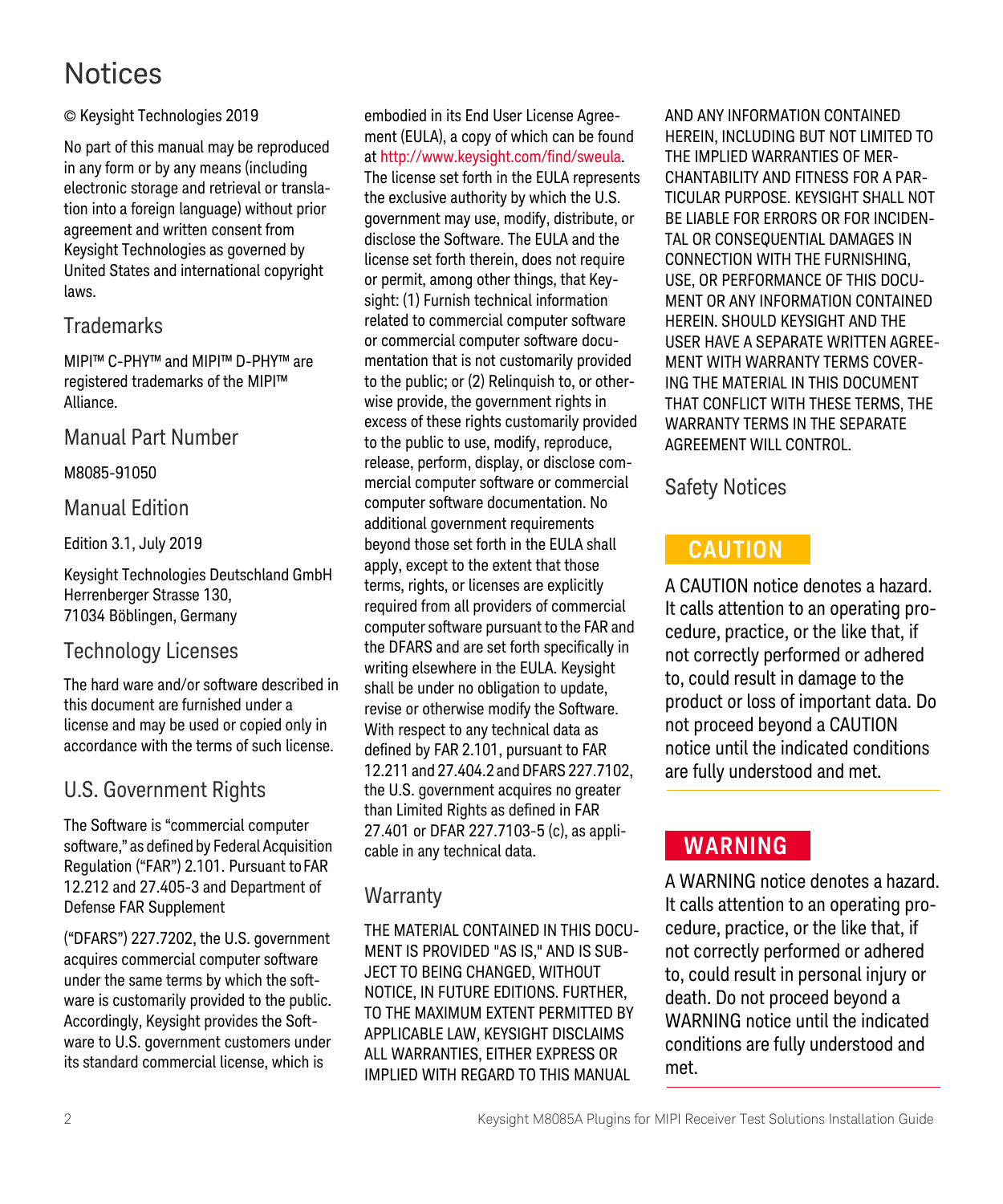## **Contents**

1 Installation [Requirements](#page-4-0)

**[Prerequisites](#page-5-0)** 6

## **License [Requirements](#page-6-0)** 7

- 2 [Installation](#page-8-0) Steps
- 3 [Accessing the Plugins for MIPI Receiver Test](#page-12-0) Solutions
- 4 Contact [Information](#page-18-0)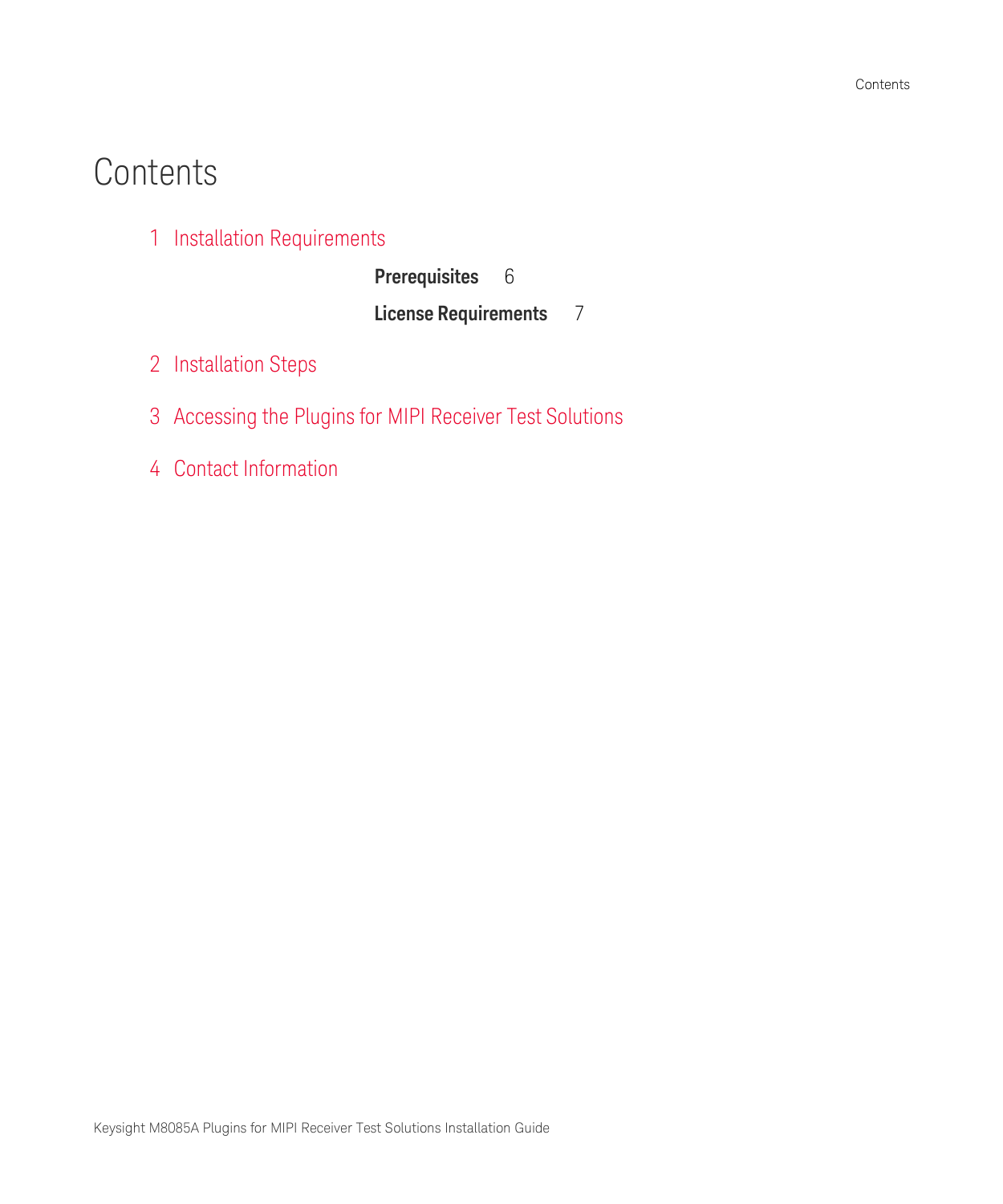Contents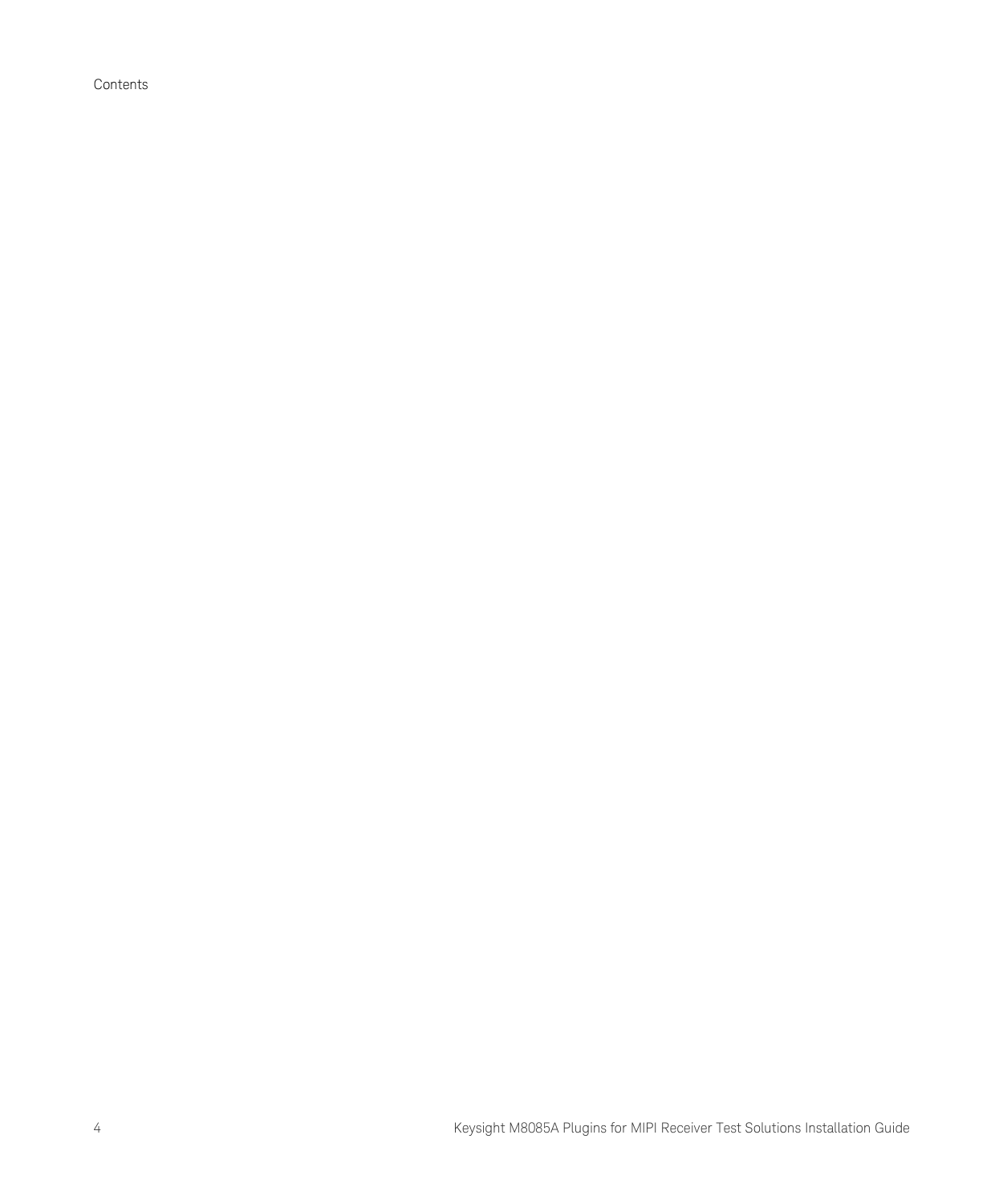# <span id="page-4-0"></span>**Installation** Requirements

This document describes the installation procedure for Keysight M8085A Plugins for MIPI Receiver Test Solutions. After successful installation, you will able to access the following plugins:

- MIPI C-PHY and D-PHY Editor—Enables the user to set the DUT and test configuration.
- MIPI C-PHY and D-PHY CTS—Supports the MIPI C-PHY and MIPI D-PHY signal generator configurations for single and multi-lane testing with the Test Automation Software.

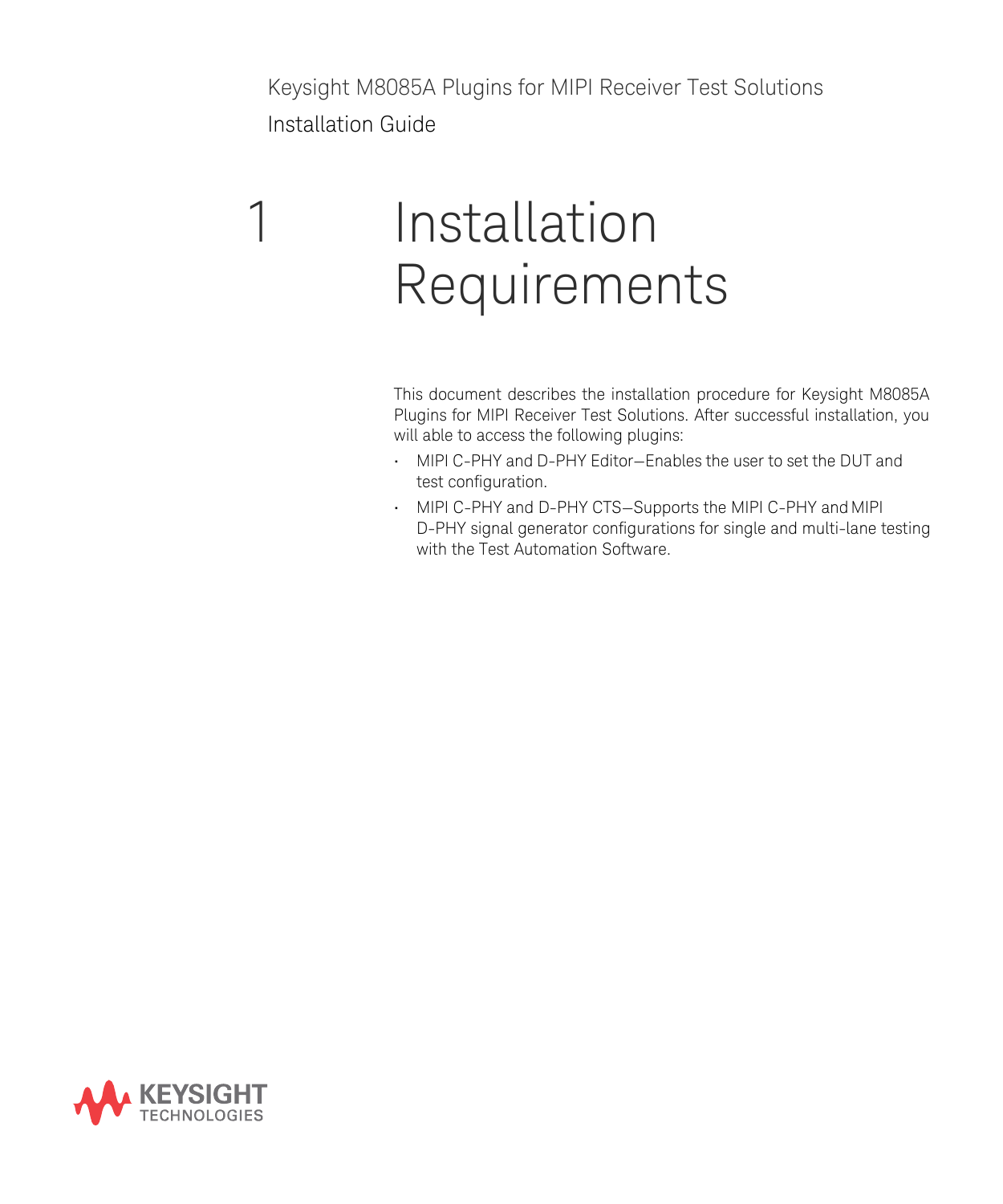### <span id="page-5-0"></span>Prerequisites

The following are the prerequisites for installing Keysight M8085A Plugins for MIPI Receiver Test Solutions:

- The M8085A Plugins for MIPI Receiver Test Solutions must be installed separately. You must ensure that the system must have the Keysight M8070B software (version 6.0.100.2 or later) installed on it.
- Installer for M8085A Plugins, which is either available on CD or can be downloaded from Keysight web page: [www.keysight.com](http://www.keysight.com/).
- Licenses for M8085A Plugins for MIPI Receiver Test Solutions. See ["License Requirements"](#page-6-0).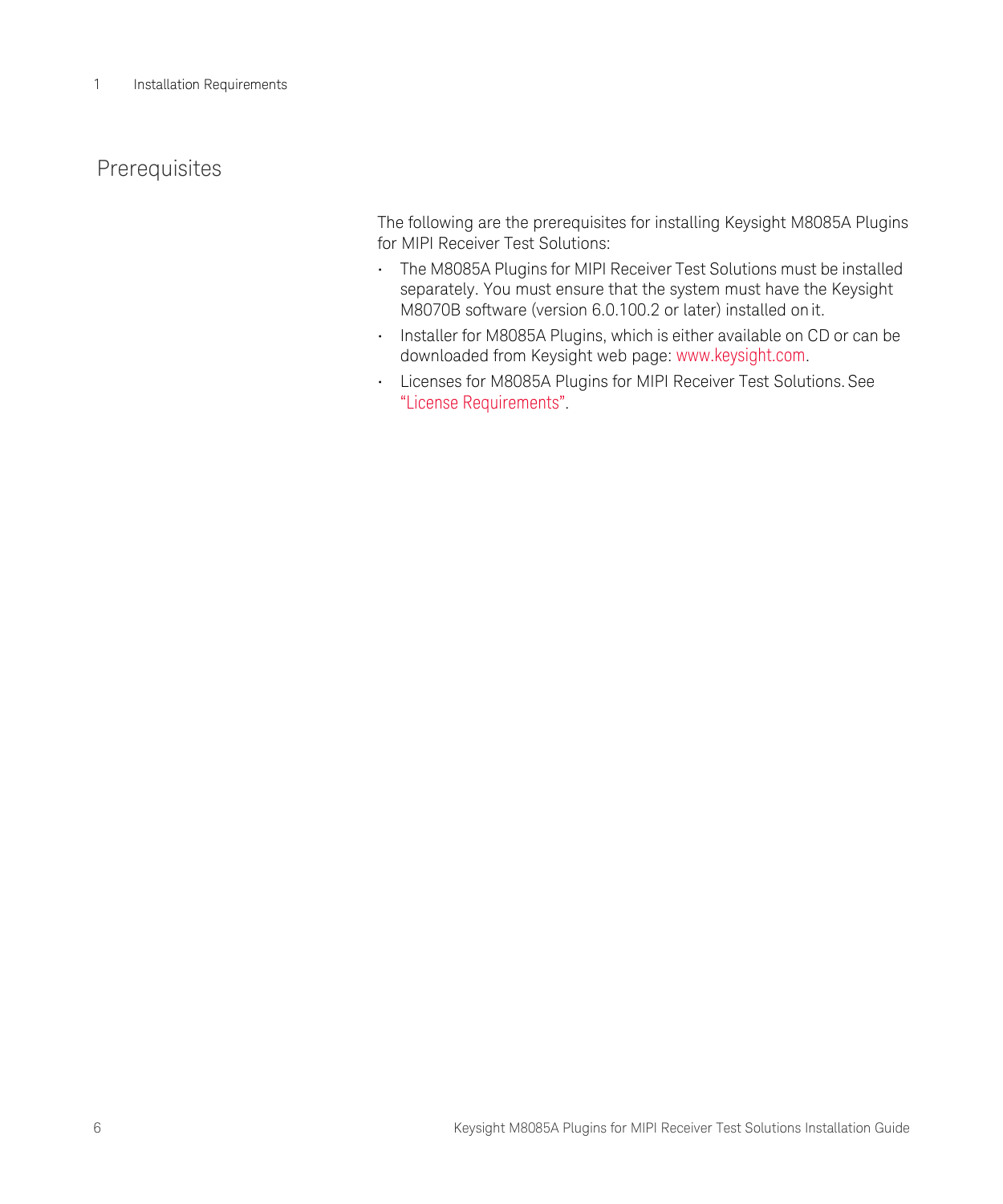#### <span id="page-6-1"></span><span id="page-6-0"></span>License Requirements

- Keysight M8070B System Software Version: 6.0.100.2 or later with options M8070B-0TP or M8070B-0NP.
- [Table 1 l](#page-6-1)ists the licenses required for the respective plugins:

| <b>Plugins</b> | <b>Licenses</b>                                                                                                                                                                                             |
|----------------|-------------------------------------------------------------------------------------------------------------------------------------------------------------------------------------------------------------|
| D-PHY Editor   | M8085A-DT1, M8085A-DN1, or M8085A-DD1, in<br>combination with M8085DUEA-1TP, M8085DUEA-1NP,<br>M8085DUCA-1TP, or M8085DUCA-1NP as an upgrade option<br>0R.<br>M8085DE1A-TP, M8085DE1A-1NP, or M8085DE1A-TRL |
| D-PHY Editor   | M8085A-CT1, M8085A-CN1, or M8085A-CDF1, in<br>combination with M8085CUCEA-1TP, M8085CUEA-1NP,<br>M8085CUCA-1TP, or M8085CUCA-1NP as upgrade option<br>0R<br>M8085CE1A-1TP, M8085CE1A-1TP, or M8085CE1A-TRL  |
| D-PHY CTS      | M8085A-DTA, -DNA, or -DDA in combination with<br>M8085DUCA-1TP or 1NP as upgrade option<br>M8085DC1A-1TP. -1NP or -TRL                                                                                      |
| C-PHY CTS      | M8085A-CTA, -CNA, or -CDA in combination with<br>M8085CUCA-1TP or 1NP as upgrade option<br>M8085CC1A-1TP, -1NP or -TRL                                                                                      |

#### **Table 1 Licenses required for D-PHY and C-PHY Plugins**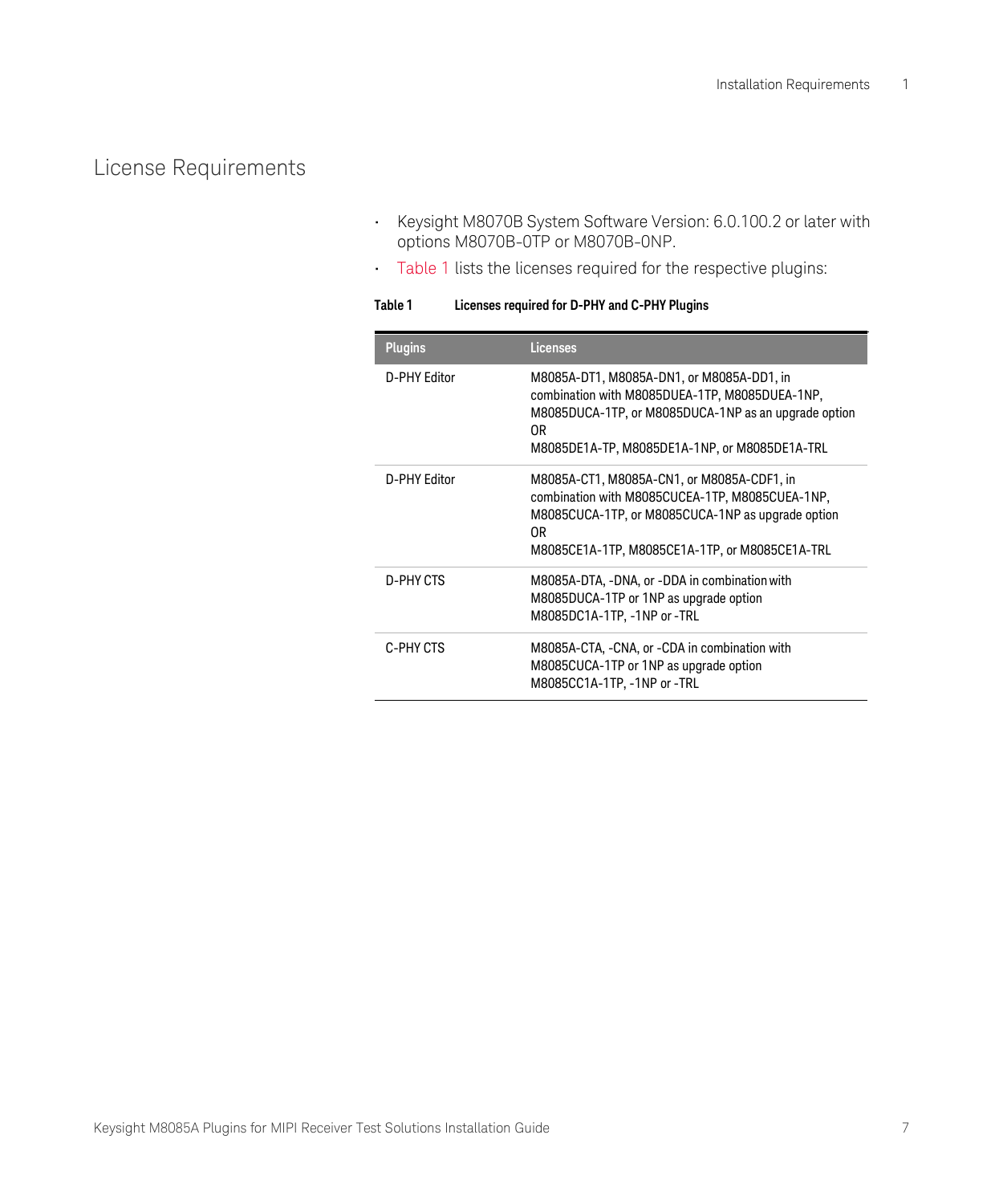#### 1 Installation Requirements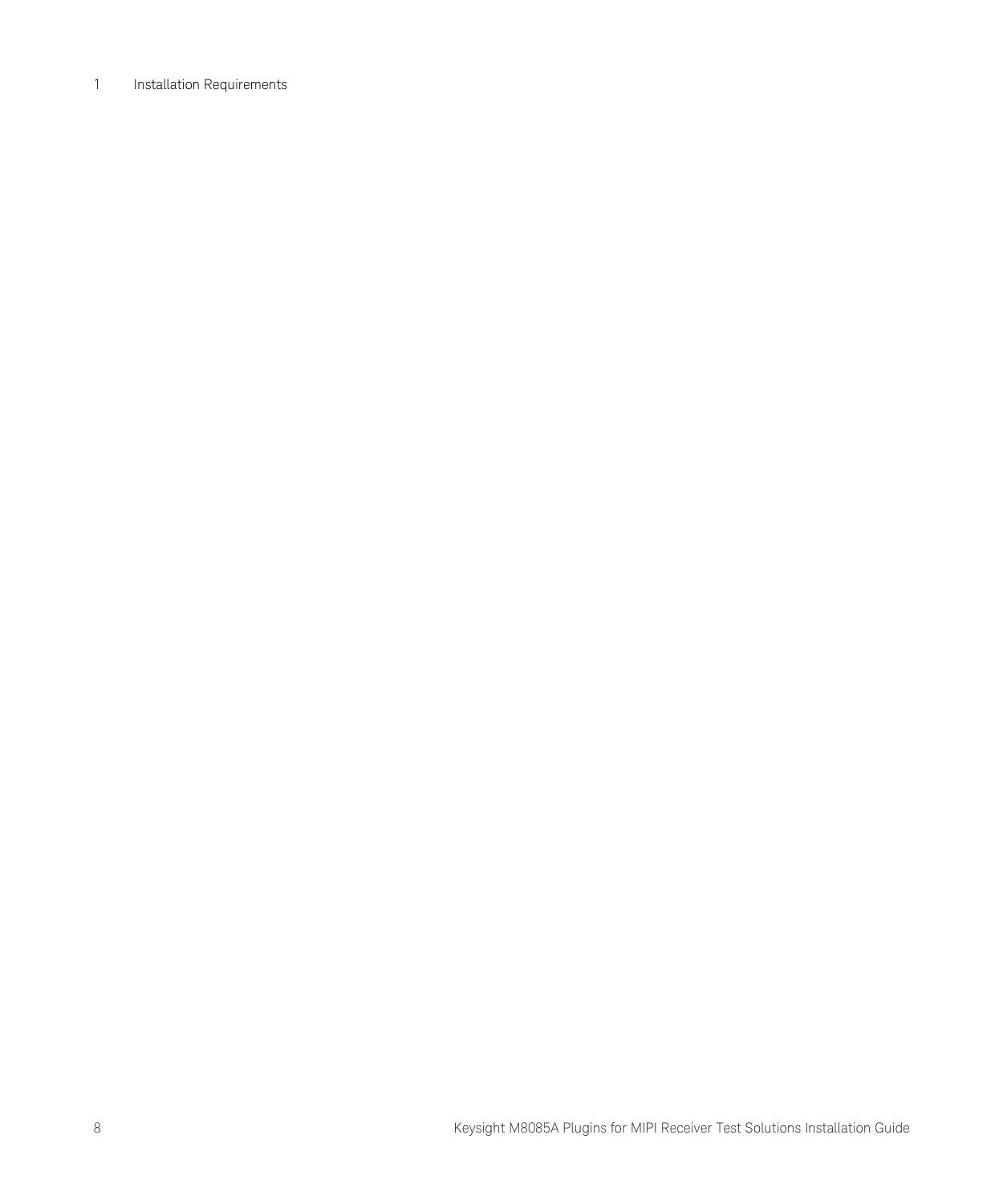# 2 Installation Steps

<span id="page-8-0"></span>Follow the given steps to install Keysight M8085A Plugins for MIPI Receiver Test Solutions on your system.

1 Double-click the installer file. This installer file will be available either on CD or Web.



The following window is displayed as shown i[n Figure 1.](#page-8-1)



Figure 1 MIPI Plugin Setup Wizard

2 Click **Next**. The License Agreement of the MIPI plugin setupis displayed as shown in [Figure](#page-9-0) 2.

<span id="page-8-1"></span>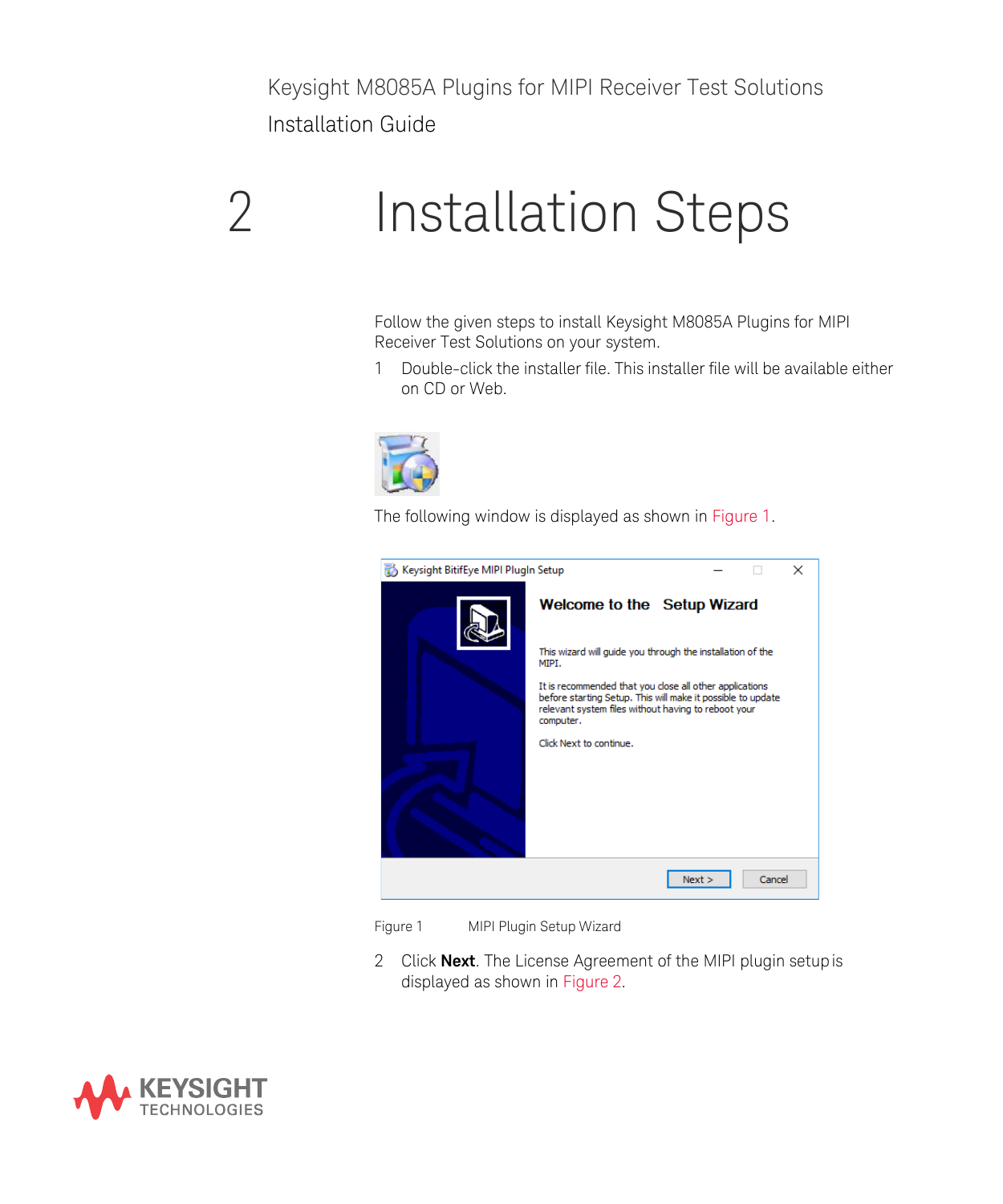

Figure 2 MIPI Plugin Setup License Agreement window

- <span id="page-9-0"></span>Read all the terms and conditions of the **License Agreement** carefully.
- Select **I accept the terms of the License Agreement**.
- Click **Next**. The following window is displayed as shown i[n Figure](#page-9-1) 3.

| Keysight BitifEye MIPI PlugIn Setup<br>×                                                                                  |                                                                                                            |                                                                                   |  |  |  |  |
|---------------------------------------------------------------------------------------------------------------------------|------------------------------------------------------------------------------------------------------------|-----------------------------------------------------------------------------------|--|--|--|--|
| <b>KEYSIGHT</b><br><b>BitifEye</b>                                                                                        | <b>Choose Components</b><br>Choose which features of Keysight BitifEye MIPI PlugIn you want<br>to install. |                                                                                   |  |  |  |  |
| Check the components you want to install and uncheck the components you don't want to<br>install. Click Next to continue. |                                                                                                            |                                                                                   |  |  |  |  |
| Select the type of install:                                                                                               | Full                                                                                                       |                                                                                   |  |  |  |  |
| Or, select the optional<br>components you wish to<br>install:                                                             | <b>PlugIn Base</b><br>MTPT Module                                                                          | Description<br>Position your mouse<br>over a component to<br>see its description. |  |  |  |  |
| Space required: 152.0 MB                                                                                                  |                                                                                                            |                                                                                   |  |  |  |  |
| BitifEye Installer (based on NSIS)                                                                                        | $<$ Back                                                                                                   | Next ><br>Cancel                                                                  |  |  |  |  |

<span id="page-9-1"></span>Figure 3 MIPI Plugin Setup select components window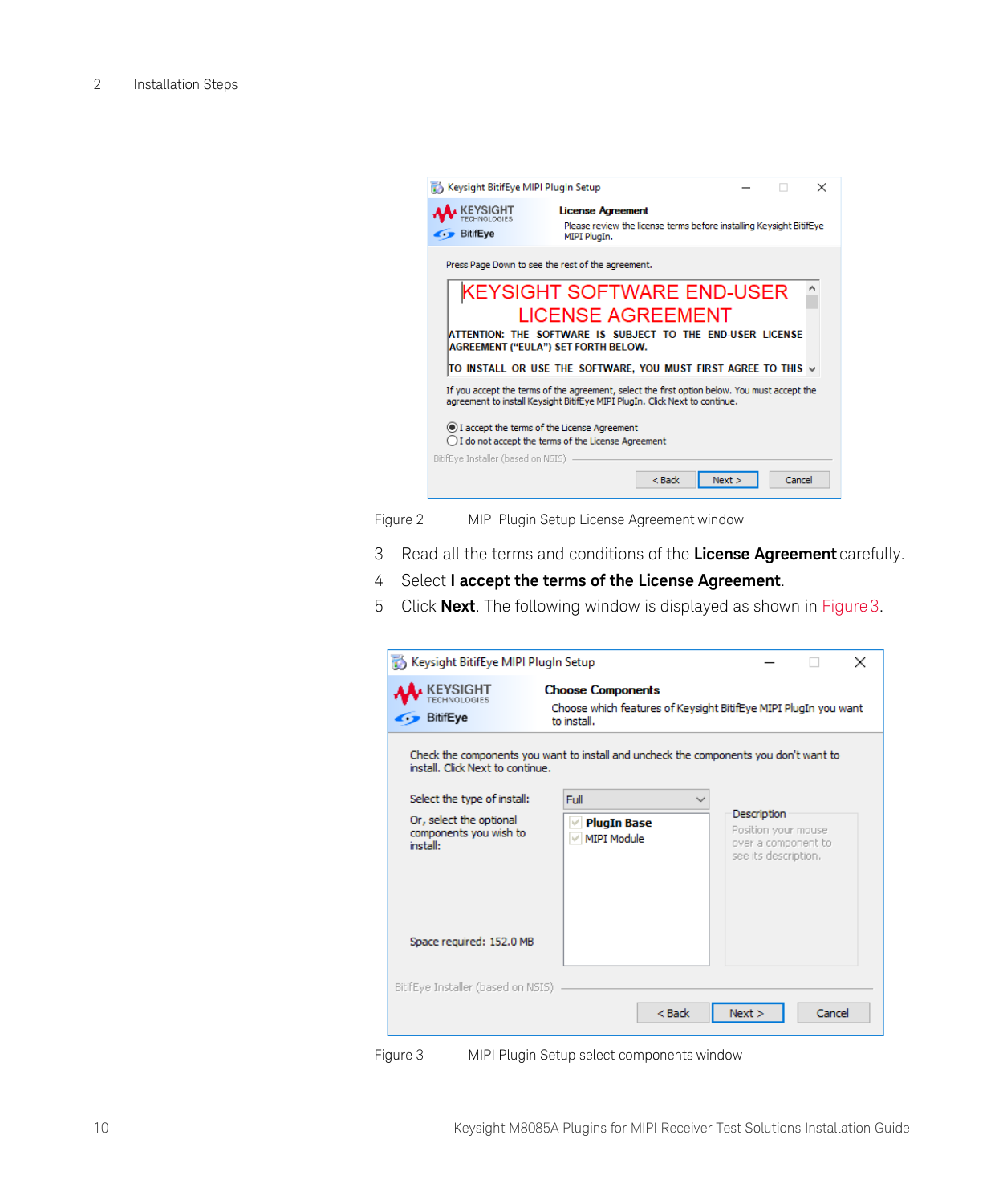- 6 Select the type of installation (**Full** or **Custom**).
- 7 Click **Next**. The following window is displayed as shown i[n Figure](#page-10-0) 4.

|                                    | Keysight BitifEye MIPI PlugIn Setup                                                                                                                                                             |        |         |        | × |
|------------------------------------|-------------------------------------------------------------------------------------------------------------------------------------------------------------------------------------------------|--------|---------|--------|---|
| <b>KEYSIGHT</b>                    | <b>Choose Install Location</b>                                                                                                                                                                  |        |         |        |   |
| <b>BitifEye</b>                    | Choose the folder in which to install Keysight BitifEye MIPI PlugIn.                                                                                                                            |        |         |        |   |
|                                    | Setup will install Keysight BitifEye MIPI PlugIn in the following folder. To install in a different<br>folder, click Browse and select another folder. Click Install to start the installation. |        |         |        |   |
|                                    |                                                                                                                                                                                                 |        |         |        |   |
|                                    |                                                                                                                                                                                                 |        |         |        |   |
| <b>Destination Folder</b>          |                                                                                                                                                                                                 |        |         |        |   |
|                                    | C: \Program Files\Keysight\M8070B\PlugIns\Mipi                                                                                                                                                  |        |         | Browse |   |
| Space required: 152.0 MB           |                                                                                                                                                                                                 |        |         |        |   |
| Space available: 285.6 GB          |                                                                                                                                                                                                 |        |         |        |   |
|                                    |                                                                                                                                                                                                 |        |         |        |   |
| BitifEye Installer (based on NSIS) |                                                                                                                                                                                                 | $Back$ | Install | Cancel |   |

<span id="page-10-0"></span>Figure 4 MIPI Plugin Setup select install location window

- 8 Click **Browse** to select the destination folder where the software must be installed.
- 9 Click **Install**. The following window is displayed as shown i[n Figure5.](#page-11-0)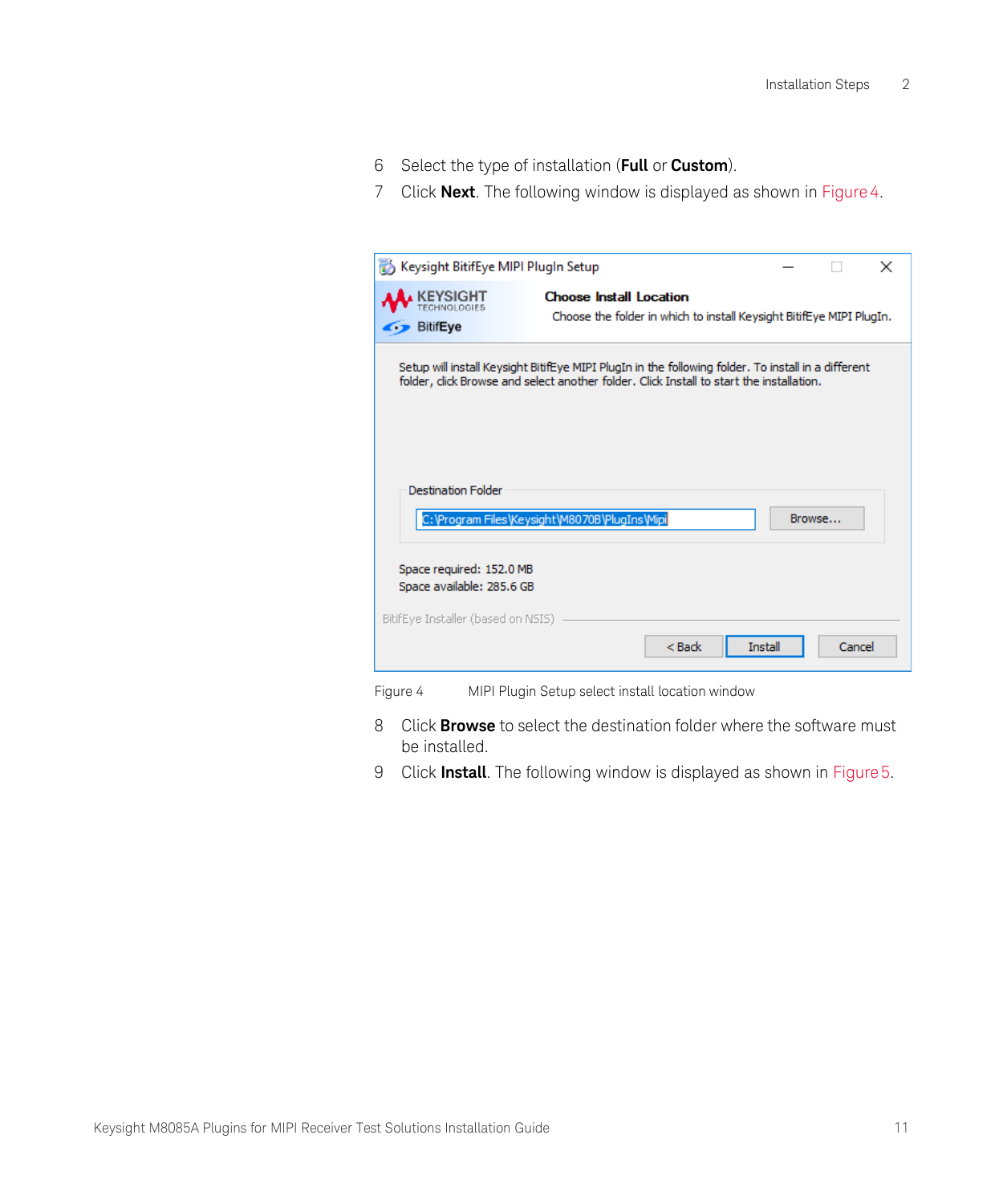| Keysight BitifEye MIPI PlugIn Setup            |                                                                   |      |        |  |
|------------------------------------------------|-------------------------------------------------------------------|------|--------|--|
| <b>KEYSIGHT</b><br><b>BitifEye</b><br>$\cdots$ | <b>Installation Complete</b><br>Setup was completed successfully. |      |        |  |
| Completed                                      |                                                                   |      |        |  |
| Show details                                   |                                                                   |      |        |  |
|                                                |                                                                   |      |        |  |
|                                                |                                                                   |      |        |  |
|                                                |                                                                   |      |        |  |
|                                                |                                                                   |      |        |  |
| BitifEye Installer (based on NSIS)             |                                                                   |      |        |  |
|                                                | $<$ Back                                                          | Next | Cancel |  |

<span id="page-11-0"></span>Figure 5 MIPI Plugin Setup installation status window

10 Once the installation is complete, the following window is displayed as shown in [Figure](#page-11-1) 6.

| Keysight BitifEye MIPI PlugIn Setup |                                                                                                                                                                                                |        |        |  |
|-------------------------------------|------------------------------------------------------------------------------------------------------------------------------------------------------------------------------------------------|--------|--------|--|
|                                     | <b>Completing Keysight BitifEye MIPI</b><br><b>PlugIn Setup</b><br>Keysight BitifEye MIPI PlugIn has been installed on your<br>computer.<br>Click Finish to close Setup.<br>Show Release Notes |        |        |  |
|                                     | $<$ Back                                                                                                                                                                                       | Finish | Cancel |  |

<span id="page-11-1"></span>

Figure 6 M8085A Plugins installation completion window

11 Click **Finish** to complete the installation of Keysight M8085A Plugins for MIPI Receiver Test Solutions.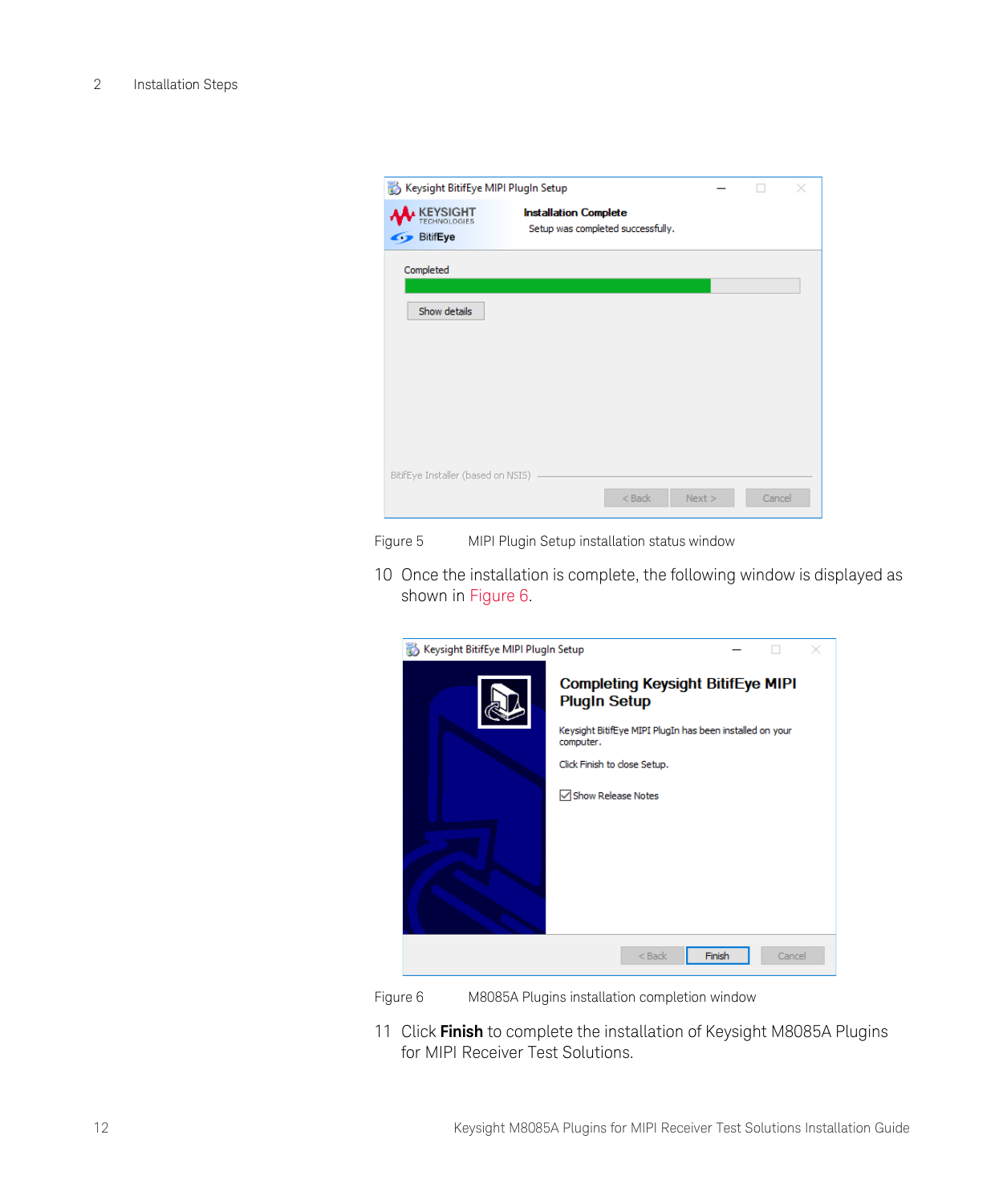## <span id="page-12-0"></span>3 Accessing the Plugins for MIPI Receiver Test Solutions

Follow the steps to access an installed Plugin through Keysight M8070B system software:

- 1 Launch M8070B system software user interface.
- 2 From the **Application** menu, select one of the following plugins:



Figure 7 Selecting M8085A Plugin from the Application menu

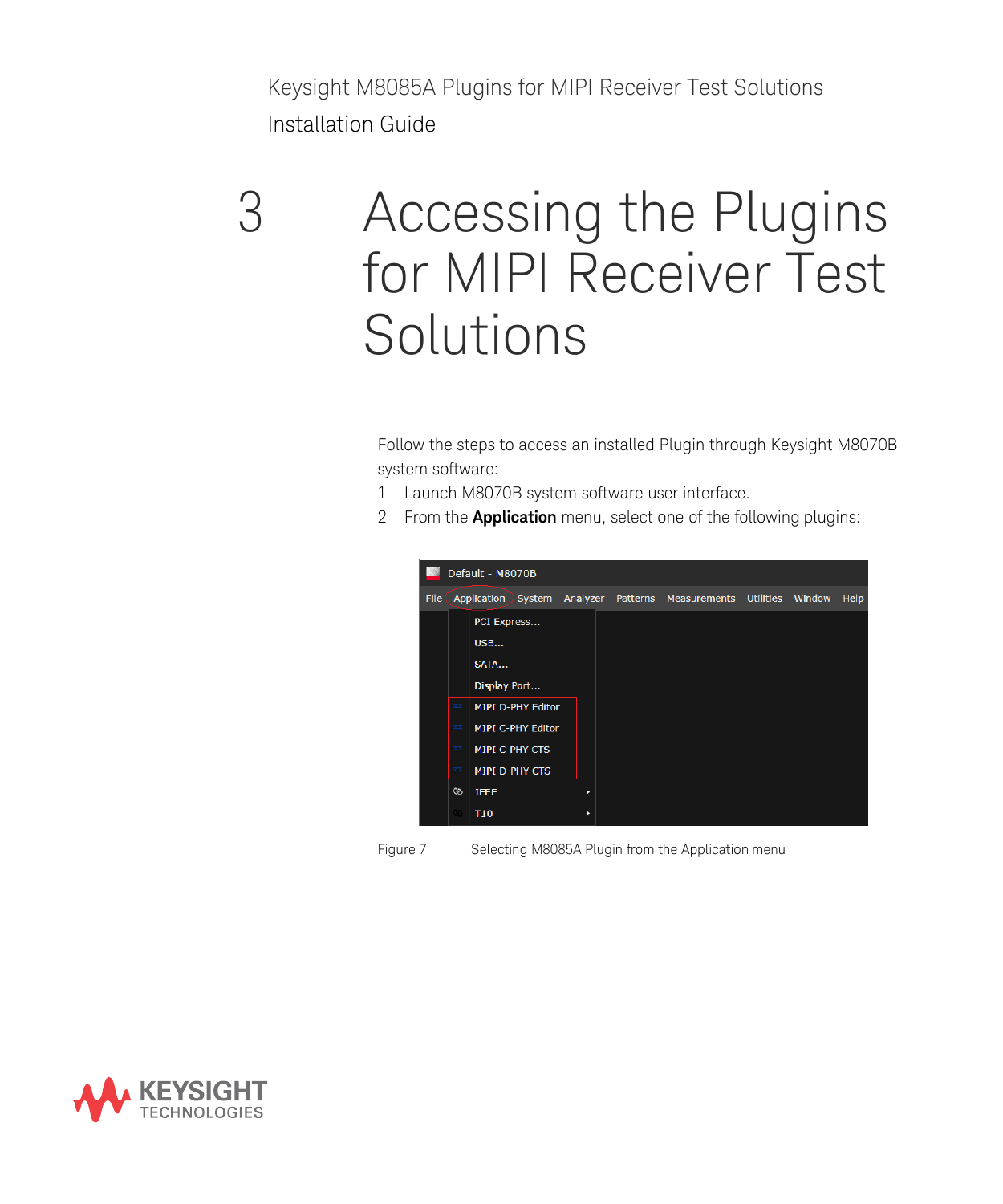

• MIPI D-PHY Editor Plugin: The default user interface is displayed as shown i[n Figure](#page-13-0) 8.

<span id="page-13-0"></span>Figure 8 MIPI D-PHY Editor Plugin User Interface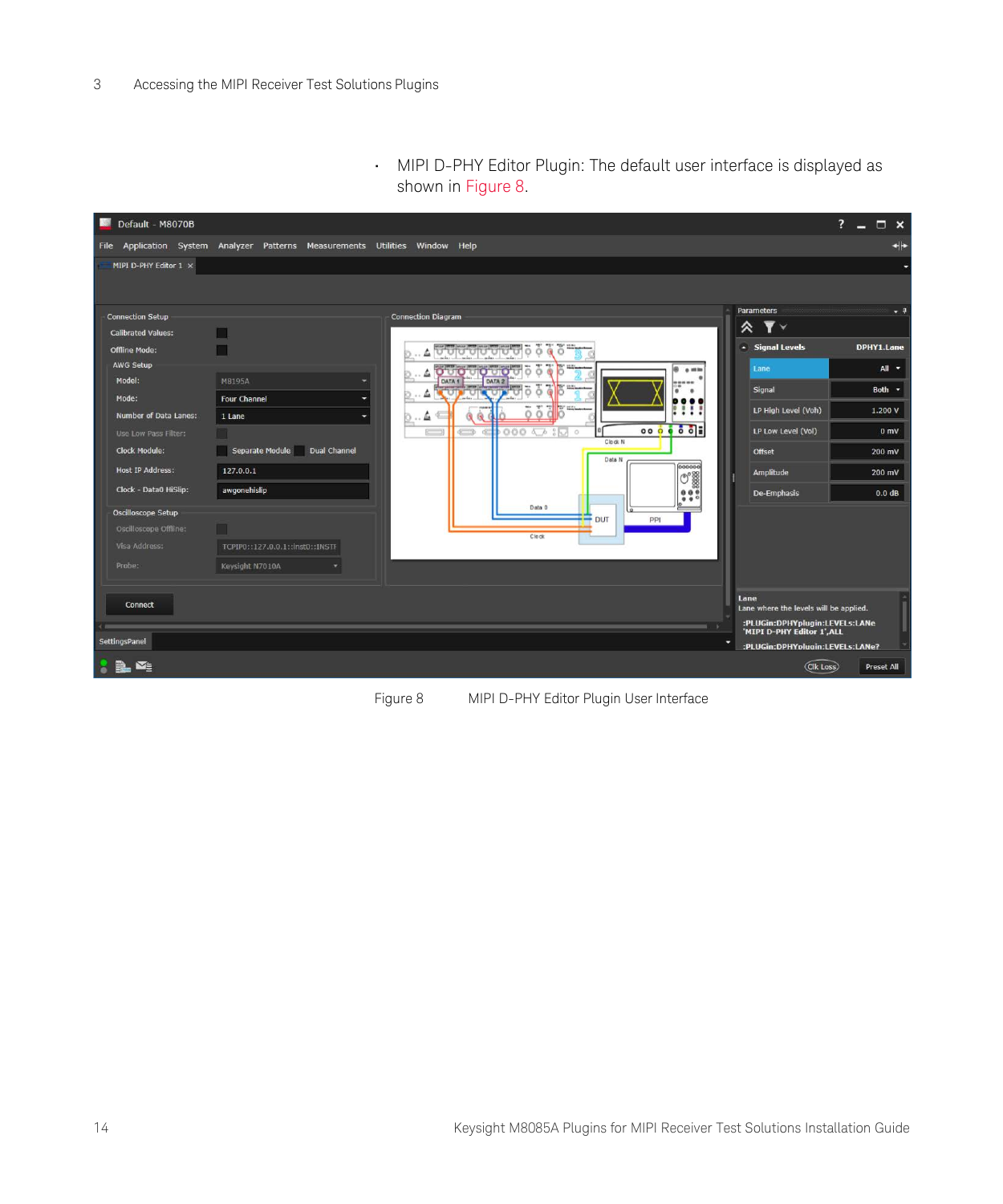• MIPI D-PHY CTS Plugin: The default user interface is displayed as shown i[n Figure](#page-14-0) 9.

| Default - M8070B                                                             |                                                                             | $\mathbf{?}$<br>$ \Box$ $\times$        |
|------------------------------------------------------------------------------|-----------------------------------------------------------------------------|-----------------------------------------|
| File Application System Analyzer Patterns Measurements Utilities Window Help |                                                                             | 채                                       |
| MIPI D-PHY CTS 1 X                                                           |                                                                             |                                         |
| Configure                                                                    |                                                                             |                                         |
| <b>System Connection</b>                                                     | <b>Receiver Test Configuration</b>                                          | Parameters<br>$-1$                      |
| <b>Offline Mode:</b>                                                         | Specification: 2.10<br>Mode:<br>Compliance v                                | $\mathbf{Y}$ $\checkmark$<br>"          |
| <b>AWG Setup</b>                                                             | Number of Data Lanes: 1 Lane<br>ISI:<br>ReferenceChannelStandard.s4p        | * Idle Voltage<br><b>TP1.System</b>     |
| <b>AWG Model:</b><br>M8195A                                                  | <b>HS Data Rate:</b><br>2.5000 Gb/s<br>LP Data Rate:<br>$10$ Mb/s           | - Protocol Timings<br><b>TP1.System</b> |
| <b>AWG Mode:</b><br><b>Four Channel</b>                                      | Triggered Start<br>All Lanes Simultaneously                                 | Clock-Prepare Du<br>70.0 ns             |
| Number of AWGs:<br>2 AWGs<br>In-System Calibration: v                        | Data Pattern                                                                | Clock-Zero Durati<br>300.0 ns           |
| Multi S-Parameter:<br>$\cdots$                                               | <b>HS Sync Word:</b><br>0xB8<br>Preamble<br>$\sqrt{}$ LSB First             | <b>Clock-Pre Duration</b><br>$12.5$ ns  |
| <b>AWGs Host IP:</b><br>127.0.0.1                                            | HS:<br><b>HsCompliancePattern</b><br>• Compliance Pattern                   | Clock-Post Durati<br>70.0 ns            |
| <b>Clock Sync HiSlip:</b><br>hislip0                                         | LP:<br><b>LpCompliancePattern</b><br>Frame (Sequence)                       | Clock-Trail Durati<br>$80.0$ ns         |
| AWG Module 1 HiSlip:<br>hislip1                                              | ULP:<br><b>LpCompliancePattern</b>                                          | TX-HS-Prepare D<br>60.0 ns              |
| <b>AWG Module 2 HiSlip:</b><br>hislip <sub>2</sub>                           | Frame, Continous Clock<br><b>Behavioral:</b><br>Behavioral.seg              | TX-HS-Zero Dura.<br>120.0 ns            |
| <b>Oscilloscope Setup</b>                                                    | <b>Restart Seq. Before DUT Reset</b><br><b>Restart Seq. After DUT Reset</b> | <b>TX-HS-Trail Durat.</b><br>70.0 ns    |
| <b>Offline Mode:</b>                                                         | $\bullet$ DSI<br><b>CSI</b>                                                 | TX-HS-Exit Durati.<br>$100.0$ ns        |
| Address:<br>TCPIP0::121.0.0.1::inst0::INSTR                                  | <b>BER Configuration</b><br><b>BER Limit:</b><br>$10e-6$                    | TX-Wakeup Durat<br>100.00 ms            |
| Keysight N7010A<br>Probe:                                                    | - Address:<br><b>BER Reader:</b> Offline BER Reader                         | <b>TX-Init Duration</b><br>100.00 us    |
|                                                                              |                                                                             | <b>TX-InitialSkewCal</b><br>100.00 us   |
|                                                                              | Apply                                                                       |                                         |
|                                                                              |                                                                             |                                         |
| <b>Configuration</b>                                                         |                                                                             |                                         |
| Logger                                                                       |                                                                             |                                         |
|                                                                              |                                                                             | <b>CIK Loss</b><br><b>Preset All</b>    |

<span id="page-14-0"></span>Figure 9 MIPI D-PHY CTS Plugin User Interface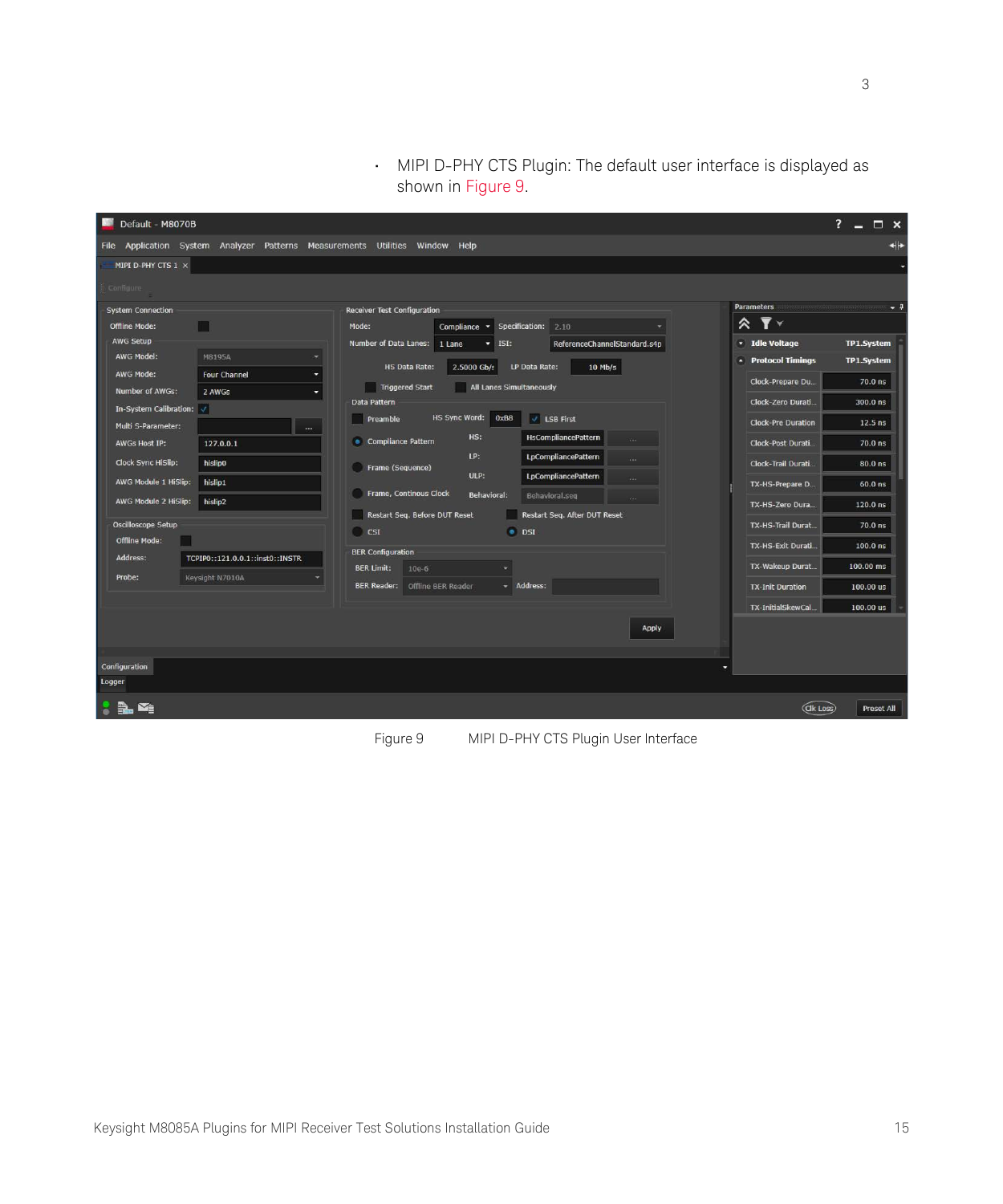| Default - M8070B             |                                                                              |                           |                                                             |                                                                                            | $\overline{?}$<br>$  \times$ |
|------------------------------|------------------------------------------------------------------------------|---------------------------|-------------------------------------------------------------|--------------------------------------------------------------------------------------------|------------------------------|
|                              | File Application System Analyzer Patterns Measurements Utilities Window Help |                           |                                                             |                                                                                            | +                            |
| MIPI C-PHY Editor 1 X        |                                                                              |                           |                                                             |                                                                                            |                              |
|                              |                                                                              |                           |                                                             |                                                                                            |                              |
| <b>Connection Setup</b>      |                                                                              | <b>Connection Diagram</b> |                                                             | ,,,,,,,,,,,,,,,,,,,,,,,,,,,,,,,,,,,,<br><b>Parameters</b><br>$\hat{X}$ $\hat{Y}$ $\hat{Y}$ | $-1$                         |
| <b>Calibrated Values:</b>    |                                                                              |                           |                                                             |                                                                                            |                              |
| <b>Offline Mode:</b>         |                                                                              |                           | <u>0.00.00.00.000.000</u>                                   | - Signal Levels                                                                            | CPHY1.Lane                   |
| <b>AWG Setup</b><br>Model:   | M8195A                                                                       |                           | 0000000000                                                  | Lane                                                                                       | $All -$                      |
| <b>Number of Data Lanes:</b> | 1 Lane<br>۰                                                                  |                           | 000000000000                                                | Line                                                                                       | $All -$                      |
| Use Low Pass Filter:         |                                                                              |                           | 0000<br>00<br>٥<br>0.4                                      | V_OHHS (HS High                                                                            | 300 mV                       |
| <b>Host IP Address:</b>      | 127.0.0.1                                                                    |                           | $\Box$ $\Omega$ $\Omega$ $\Omega$ $\Omega$<br>÷.<br>$\circ$ | V_CPTX (HS Mid Le.                                                                         | 200 mV                       |
| Data0 HiSlip:                | awgonehislip                                                                 |                           |                                                             | V_OLHS (HS Low L                                                                           | $100$ mV                     |
| <b>Oscilloscope Setup</b>    |                                                                              |                           |                                                             | V_OH (LP High Lev.                                                                         | 1.200V                       |
| Oscilloscope Offline:        |                                                                              |                           | DUT                                                         | V_OL (LP Low Level)                                                                        | 0 <sub>m</sub>               |
| Visa Address:                | TCPIP0::127.0.0.1::inst0::INSTF                                              |                           |                                                             | TX EQ                                                                                      | $0.0$ dB                     |
| Probe:                       | Keysight N7010A                                                              |                           |                                                             |                                                                                            |                              |
|                              |                                                                              |                           |                                                             |                                                                                            |                              |
|                              |                                                                              |                           |                                                             |                                                                                            |                              |
| Connect                      |                                                                              |                           |                                                             | Lane                                                                                       |                              |
|                              |                                                                              |                           |                                                             | Lane where the signal Levels will be applied.                                              |                              |
|                              |                                                                              |                           |                                                             | :PLUGin:CPHYplugin:VOLTage:LANE<br>'MIPI C-PHY Editor 1', ALL                              |                              |
| SettingsPanel                |                                                                              |                           |                                                             | :PLUGin:CPHYplugin:VOLTage:LANE?                                                           |                              |
| M                            |                                                                              |                           |                                                             | <b>CIK Loss</b>                                                                            | <b>Preset All</b>            |

• MIPI C-PHY Editor Plugin: The default user interface is displayed as shown i[n Figure](#page-15-0) 10.

<span id="page-15-0"></span>Figure 10 MIPI C-PHY Editor User Interface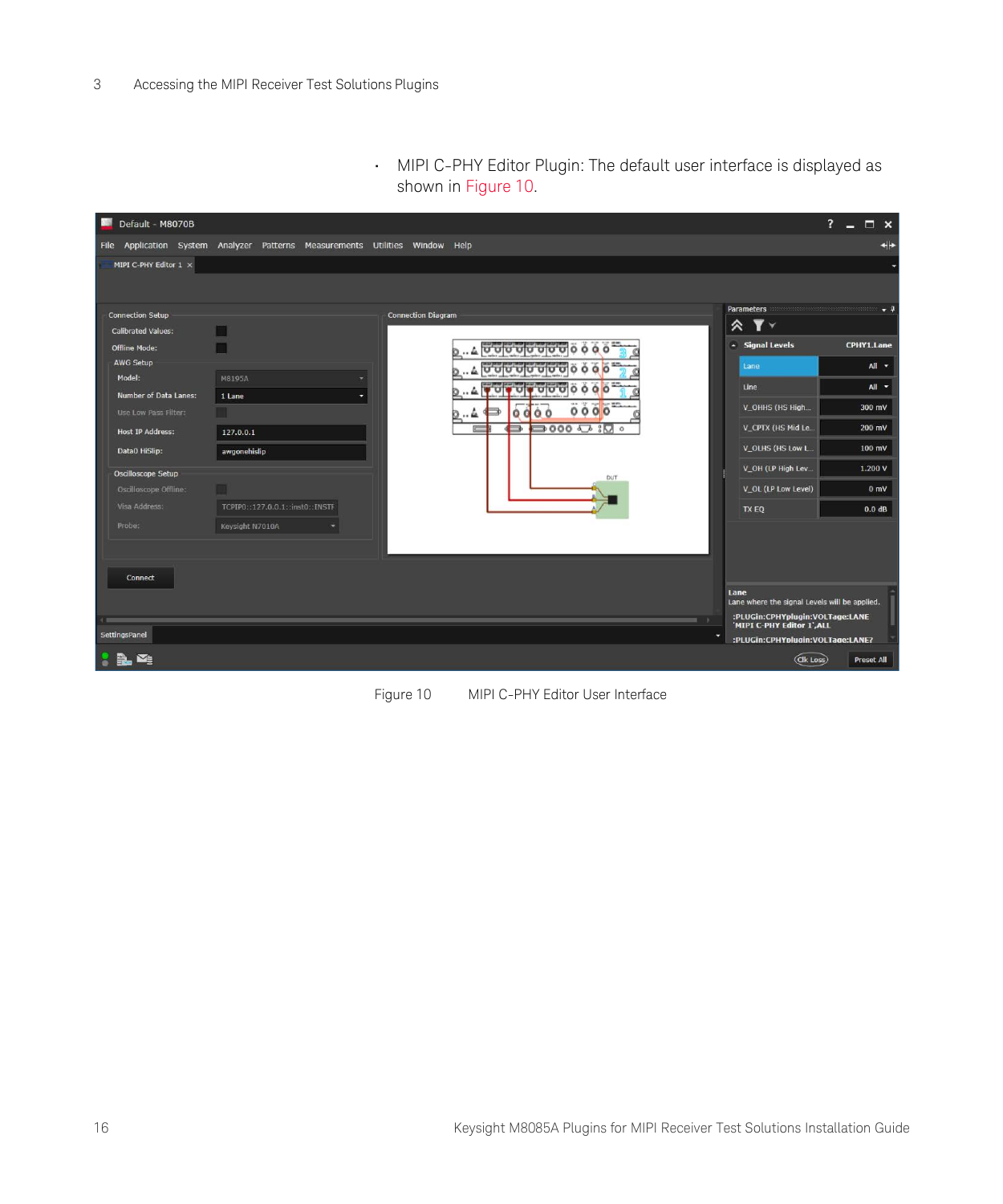• MIPI C-PHY CTS Plugin: The default user interface is displayed as shown i[n Figure](#page-16-0) 11.

| 59<br>Default - M8070B                                                       |                                                                 |                                                                                                                         | $?$ $ \Box$ $\times$ |
|------------------------------------------------------------------------------|-----------------------------------------------------------------|-------------------------------------------------------------------------------------------------------------------------|----------------------|
| File Application System Analyzer Patterns Measurements Utilities Window Help |                                                                 |                                                                                                                         | +                    |
| MIPI C-PHY CTS 1 X                                                           |                                                                 |                                                                                                                         |                      |
| Configure                                                                    |                                                                 |                                                                                                                         |                      |
| <b>System Connection</b>                                                     | <b>Receiver Test Configuration</b>                              | Parameters <b>and a parameters</b> and a parameters and a parameters and a parameters and a parameters are a parameters |                      |
| <b>Offline Mode:</b>                                                         | Mode:<br>Specification: 1.10<br>Compliance -                    | $\hat{X}$ $\hat{Y}$ $\hat{Y}$                                                                                           |                      |
| <b>AWG Setup</b>                                                             | Number of Lanes: 1 Lane                                         | * Idle Voltage                                                                                                          | <b>TP1.System</b>    |
| <b>AWG Model:</b><br>M8195A                                                  | 2.5000 GBd LP Data Rate:<br><b>HS Symbol Rate:</b><br>$10$ Mb/s | - Levels                                                                                                                | <b>TP1.System</b>    |
| <b>In-System Calibration:</b>                                                | LP TT:<br>2 <sub>ns</sub>                                       | V_OHHS (HS Hig                                                                                                          | 300 mV               |
| Multi S-Parameter:<br><br><b>AWGs Host IP:</b><br>127.0.0.1                  | <b>Triggered Start</b>                                          | V_CPTX (HS Mid                                                                                                          | 200 mV               |
| <b>AWG Module 1 HiSlip:</b><br>hislip1                                       | Data Pattern                                                    | V_OLHS (HS Low                                                                                                          | 100 mV               |
|                                                                              | HS:<br>CPhyCompliance.seq<br>                                   | V_OH (LP High Le                                                                                                        | 1.200 V              |
|                                                                              | LP:<br>CPhyLsCompliance.seq<br>$\cdots$                         | V OL (LP Low Lev                                                                                                        | 0 <sub>mV</sub>      |
|                                                                              | <b>Behavioral:</b><br>CPhyBehavioral.seq<br>                    | $\sim$ Timings                                                                                                          | <b>TP1.System</b>    |
|                                                                              | LSB First                                                       | <b>T3-PREPARE</b>                                                                                                       | $100$ ns             |
|                                                                              | Restart Seq. Before DUT Reset Restart Seq. After DUT Reset      | <b>T3-PREBEGIN</b>                                                                                                      | 3333333              |
| <b>Oscilloscope Setup</b>                                                    | $V1.0$ $\rightarrow$<br><b>CSI</b><br>$\bullet$ DSI             | T3-PREBEGIN Mul.                                                                                                        | $\mathbf{1}$         |
| <b>Offline Mode:</b>                                                         |                                                                 | <b>T3-PREEND</b>                                                                                                        | 3333333              |
| Address:<br>TCPIP0::121.0.0.1::inst0::INSTF                                  | <b>BER Configuration</b>                                        |                                                                                                                         |                      |
| Probe:<br>Keysight N7010A                                                    | <b>BER Limit:</b><br>10e-10                                     | T3-PROGSEQ                                                                                                              |                      |
|                                                                              | <b>BER Reader:</b><br>Offline BER Reader - Address:             | T3-SYNC                                                                                                                 | 3444443              |
|                                                                              |                                                                 | T3-POST                                                                                                                 | 4444444              |
|                                                                              | Apply                                                           | <b>T3-POST Multiplier</b>                                                                                               | $\mathbf{1}$         |
|                                                                              |                                                                 | TX-HS-EXTT                                                                                                              | $200$ ns             |
| Configuration<br>Logger                                                      |                                                                 |                                                                                                                         |                      |
|                                                                              |                                                                 |                                                                                                                         |                      |
| P. Y                                                                         |                                                                 | (Clk Loss)                                                                                                              | <b>Preset All</b>    |

<span id="page-16-0"></span>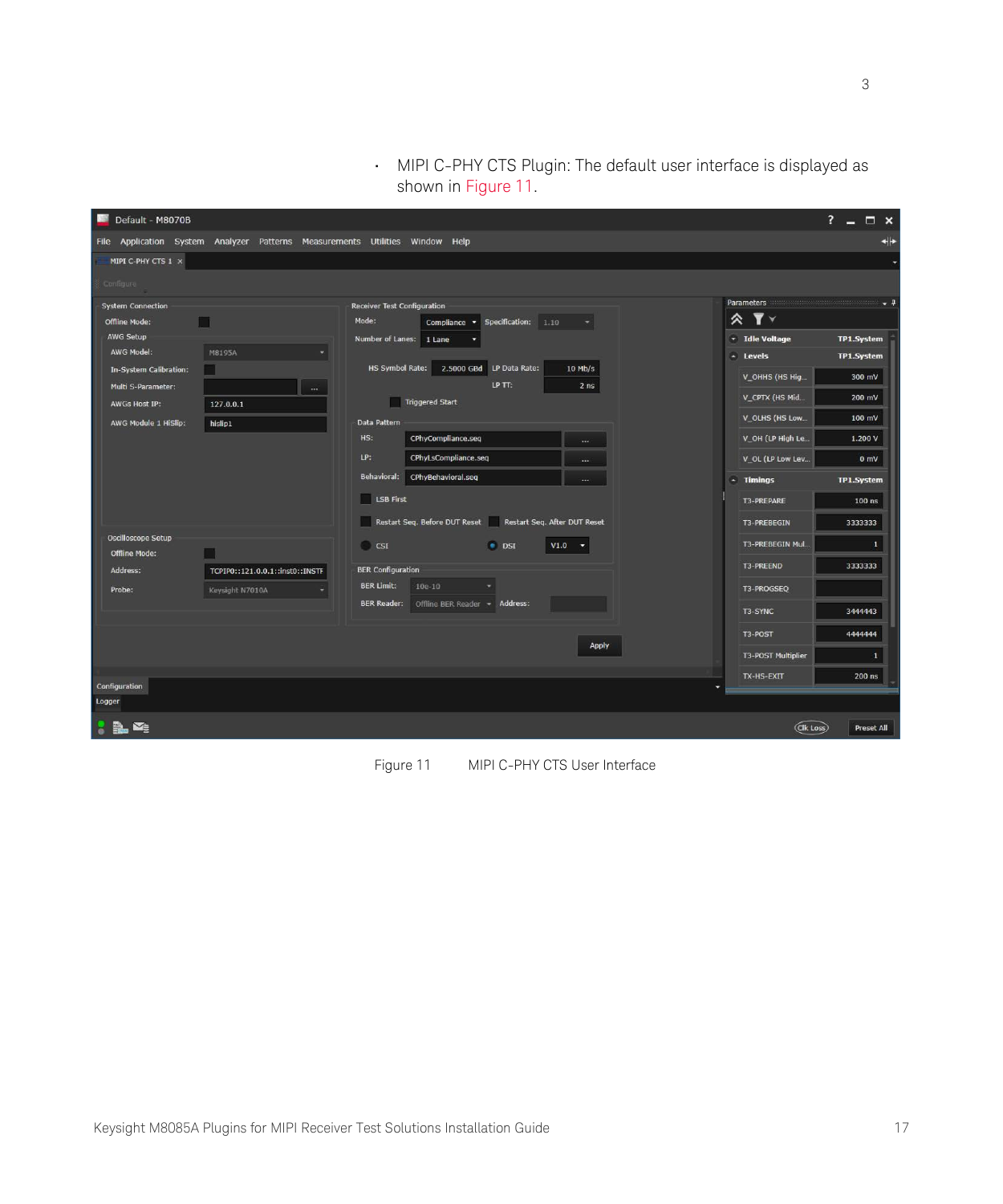For complete details on how to operate the MIPI D-PHY Editor Plugin user interface, refer to the *MIPI D-PHY Editor User Guide*.

For complete details on how to operate the MIPI D-PHY CTS Plugin user interface, refer to the *MIPI D-PHY Receiver Test Configuration User Guide*.

For complete details on how to operate the MIPI C-PHY Editor Plugin user interface, refer to the *MIPI C-PHY Editor User Guide*.

For complete details on how to operate the MIPI C-PHY CTS Plugin user interface, refer to the *MIPI C-PHY Receiver Test Configuration User Guide*.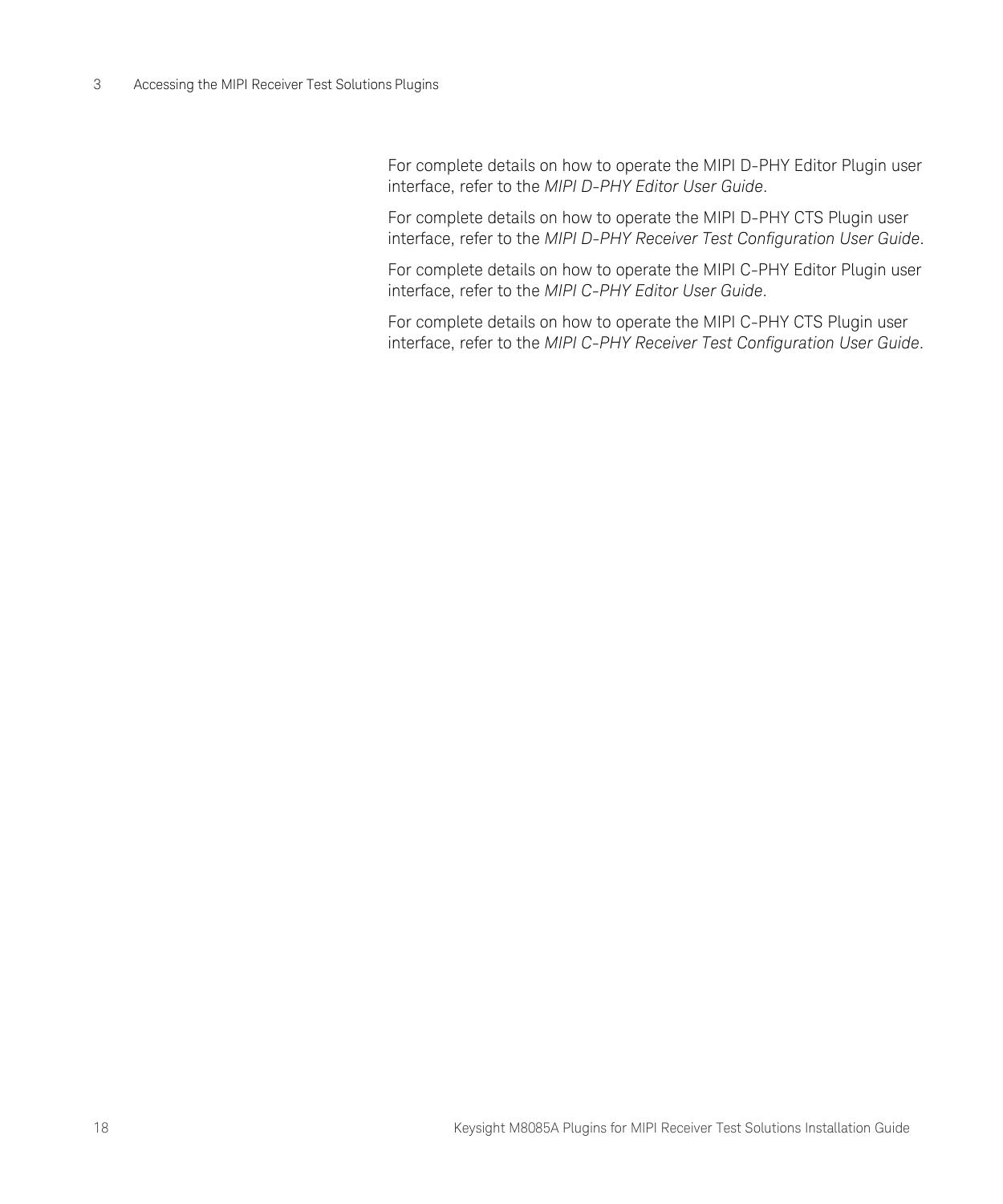## <span id="page-18-0"></span>4 Contact Information

For more information on Keysight Technologies' products, applications or services, please contact your local Keysight office. The complete list is available at[: www.keysight.com/find/contactus.](http://www.keysight.com/main/contactInformation.jspx?tmprop=TM&cc=US&lc=eng)

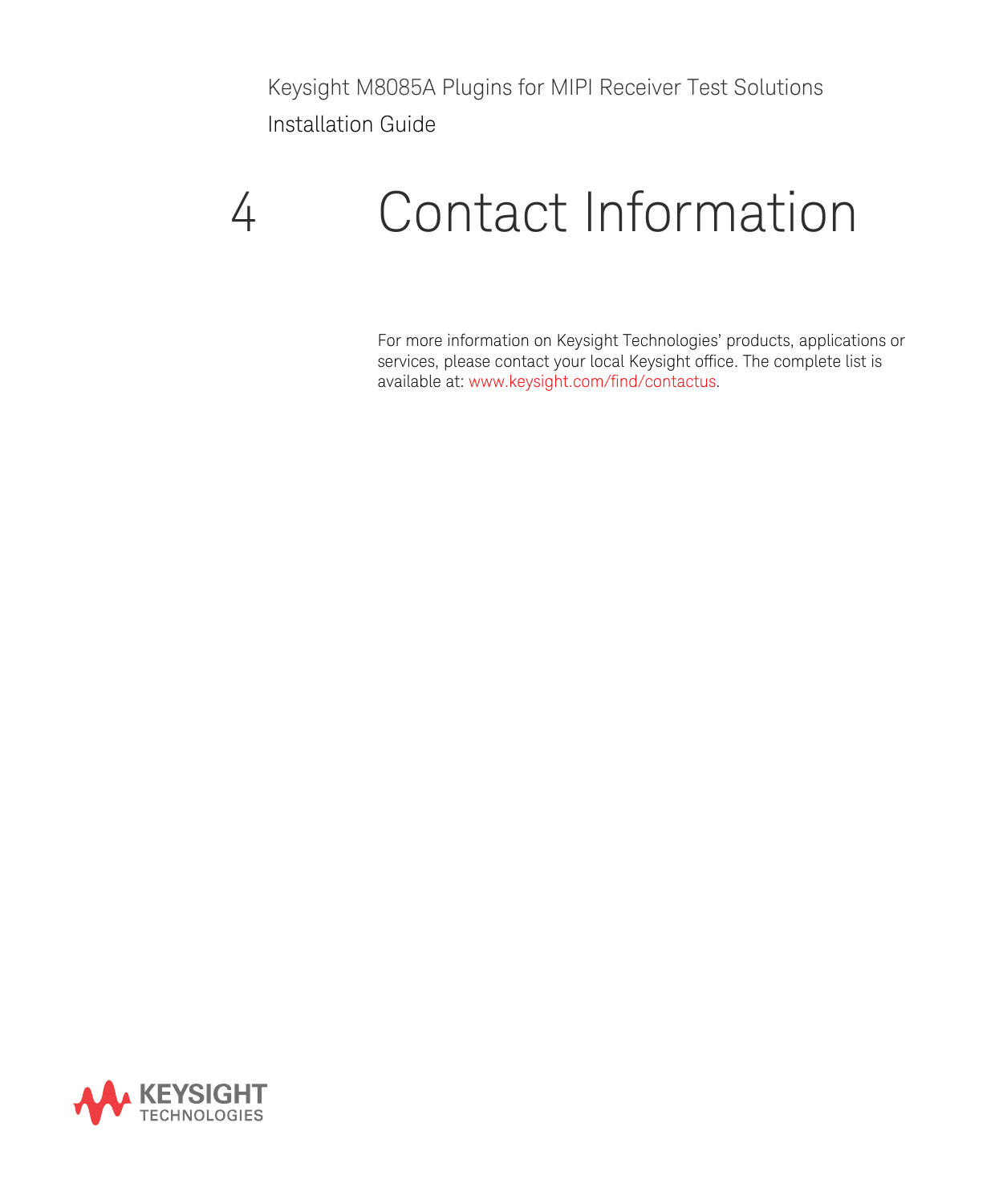#### Contact Information